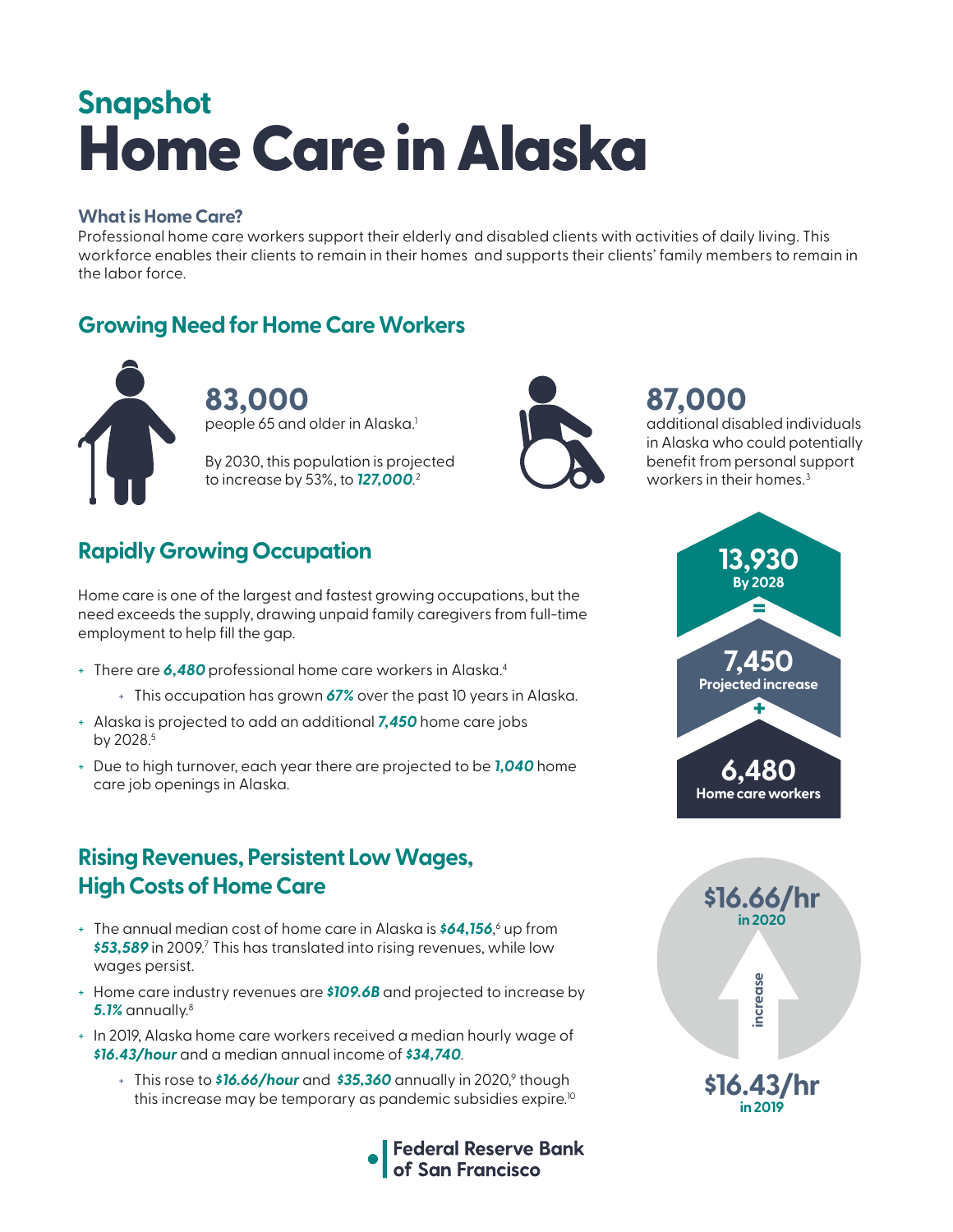## **Worker Demographics**

The Alaska home care workforce is disproportionately composed of women of color and immigrant women. Their median age is 45. $<sup>11</sup>$ </sup>



### **Economic Impacts and Racial & Ethnic Disparities**

Recruitment and retention of workers in this rapidly growing occupation can help support the Alaska economy.

- + Professional home care workers help family members-especially women-to remain in the workforce,<sup>12</sup> but many families are waiting to receive this support.
- + Studies have found that raising wages for home care workers leads to lower costs from reduced turnover and from workers' reliance on public safety net programs.<sup>13</sup>
- + Low wages result in thousands of Alaska home care workers in poverty: 14